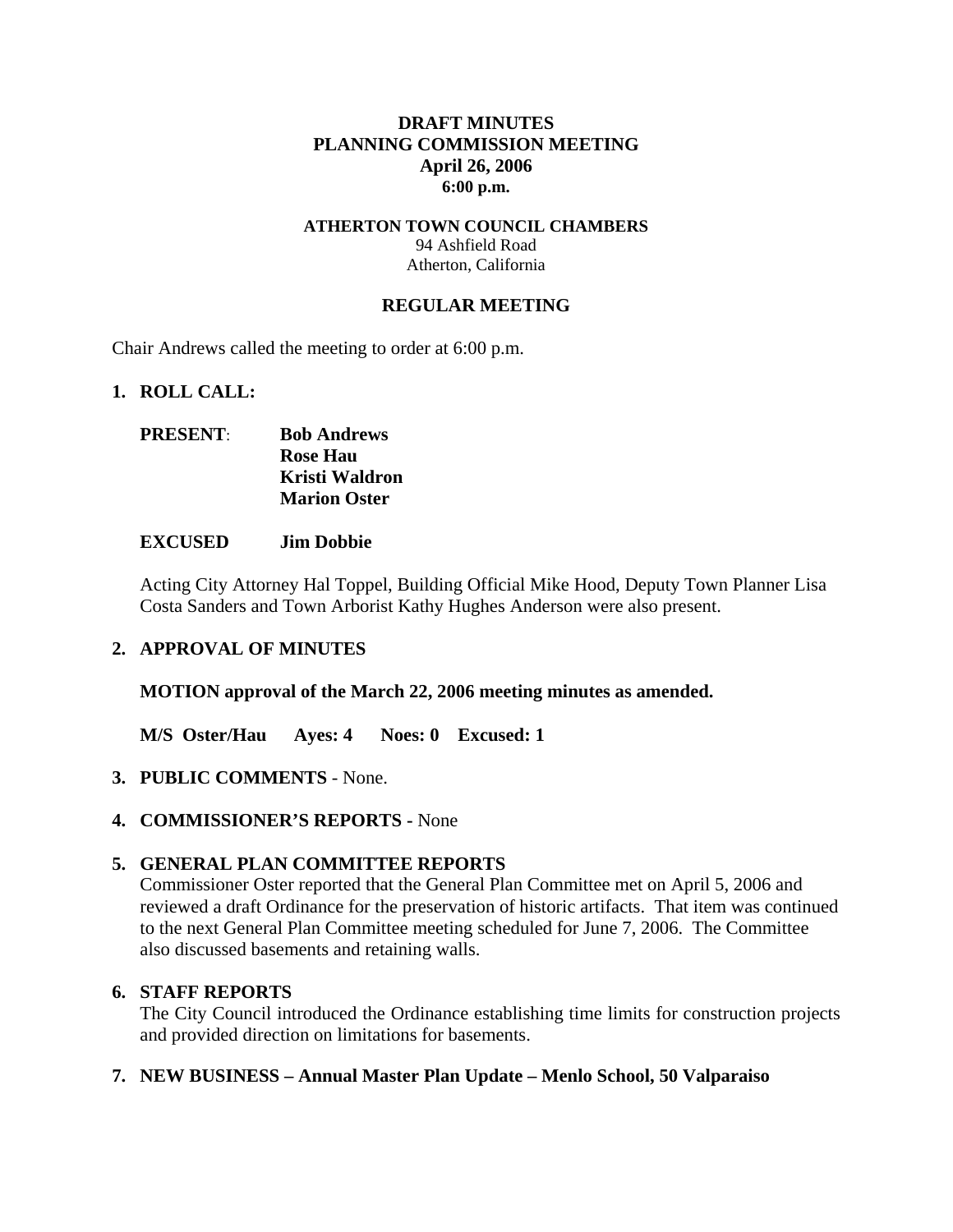April 26, 2006 Planning Commission Minutes Page -2-

Larry Fry, Menlo School Board of Trustees, introduced the Menlo School Master Plan update.

David McAdoo, Menlo School, reviewed the changes to the master plan over the years. He indicated that the Plan also includes design parameters to guide future development. In response to a question, Mr. McAdoo indicated that they have met with the neighbors, specifically with regards to the possible location of a new gymnasium. He also indicated that school improvements are fund-raising driven and that they are actively planning for new facilities and do not plan on any changes to enrollment.

## PUBLIC COMMENT

Ed Goodstein, 71 MacBain, indicated his support of the master plan and stated they have worked through most of the issues.

Lou Paponis, MacBain, indicated positive working relationship with the school.

Eric Corrigan, 86 Michaels Way, expressed concern with potential build-out of school and concern with new residential use on campus being high density.

Gene Bramlett, 12 Michaels Way, stated that the perimeter walls of the campus should be taller to block out lights. He is pleased the busses have been moved and would like to see a taller fence to screen their view.

Mrs. Bramlett, 12 Michaels Way, expressed concern with the lighting from the parking lot.

## **MOTION to accept the update report on the Menlo School Master Plan for filing.**

**M/S Oster/Hau Ayes: 4 Noes: 0 Excused: 1** 

## **PUBLIC HEARINGS**

**8. Conditional Use Permit and Heritage Tree Removal Permit – Menlo Circus Club, 190**  Park Lane– Conditional Use Permit request to construct new housing stables and heritage tree removal request to allow the removal of two heritage trees. Atherton Municipal Code section 8.10.

Lisa Costa Sanders presented the staff report and noted the reasons outlined in the staff report to support the conditional use permit and removal of the heritage trees.

#### PUBLIC COMMENT

Tom Lee, LDA Architects, stated that the new facilities will improve the treatment of horses and that they are also replacing the existing stable support facilities. The horse stalls will be larger and taller for horse safety. The exterior colors will be natural tones; muted greens and white. The horses will be housed at a temporary facility during construction. There will also be new planting along Park Lane.

Bruce Dixon, Stable Manager, answered questions relating to parking spaces and the location of the veterinarian and tacking access.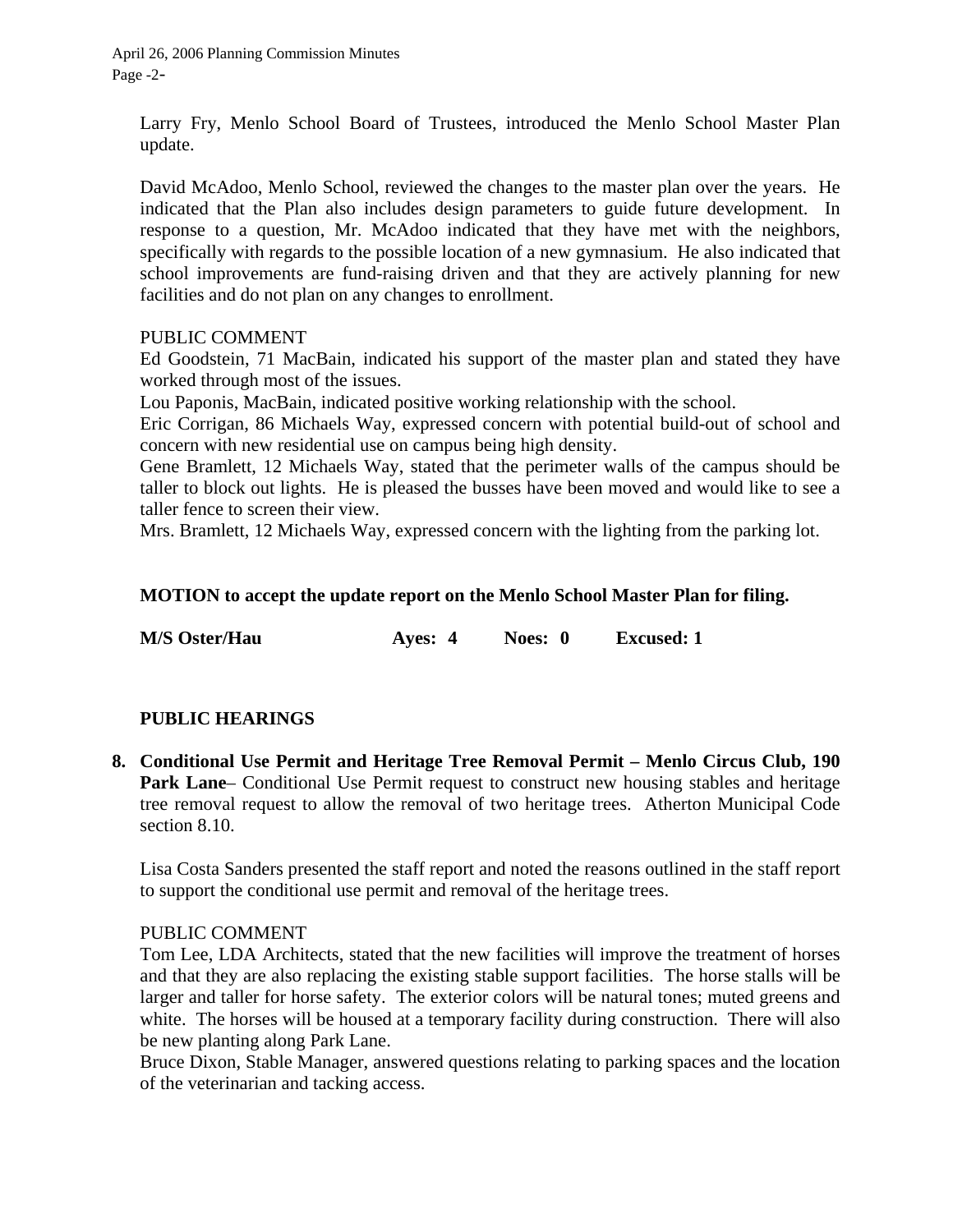## CLOSED PUBLIC HEARING

**MOTION to approve the Conditional Use Permit and Heritage Tree Removal Permit to allow the removal of two heritage trees at 190 Park Lane based on the following findings and subject to the conditions of the Conditional Use Permit and Heritage Tree Removal Permit;** 

**M/S Oster/Andrews Ayes: 4 Noes: 0 Excused: 1** 

## **Findings:**

- 1. The proposed use at the proposed location will not be detrimental or injurious to persons, property or improvements in the vicinity and will not be detrimental to the public health, peace, safety, comfort, general welfare or convenience.
- 2. The proposed use will be located and conducted in a manner in accord with the General Plan and the purposes of that Plan.
- 3. The removal of the trees would not be contrary to the purpose and intent of the Atherton General Plan.
- **9. Ordinance Amendment** Ordinance amending Atherton Municipal Code Section 17.36.195 regulating retaining walls.

Lisa Costa Sanders presented the Staff report and reviewed the proposed changes to the retaining wall regulations.

Committee members requested the following wording remain; "except for basements and underground driveway approaches," and strike the following wording; "measured above natural grade on the property on which it stands", and strike "other than on natural grade".

## **MOTION to recommend the City Council adopt the Ordinance amending Atherton Municipal Code Section 17.36.195 regulating retaining walls based on the following finding;**

**M/S Oster/Hau Ayes: 4 Noes: 0 Excused: 1** 

#### **Finding:**

1. The proposed amendment is required to achieve the objectives of the Zoning Code and the General Plan**.** 

## **10. Conditional Use Permit – 150 Watkins Avenue, Holbrook Palmer Park – Conditional Use Permit request to relocate a fountain within the park. Atherton Municipal Code section 17.52.**

Commissioners expressed concern with the proposed location of the fountain